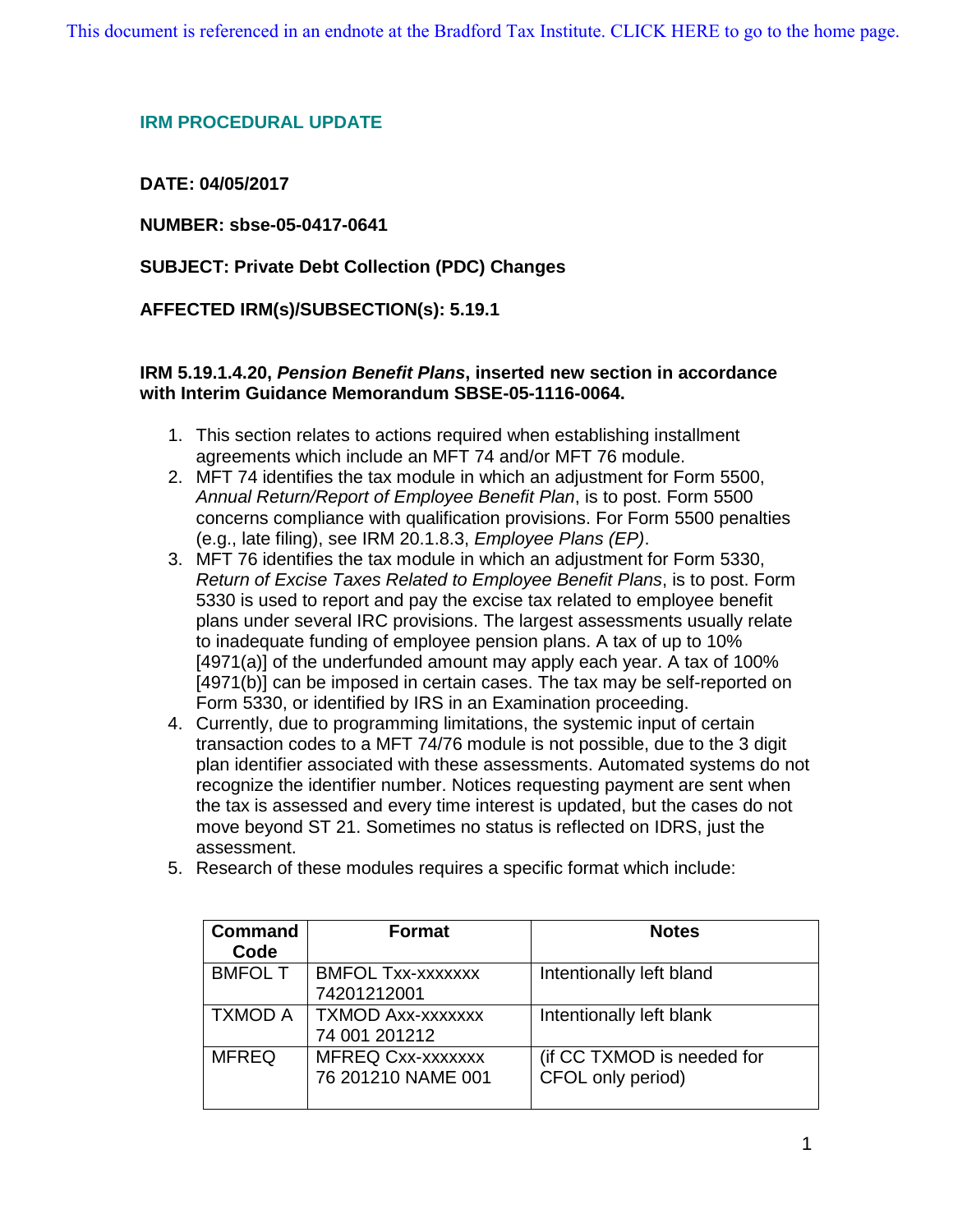| INOLE P | I INOLE Pxx-xxxxxxx | Lists the employee benefit plans |
|---------|---------------------|----------------------------------|
|         |                     | and their 3 digit identifiers    |

**Note:** Balance Due Modules cannot be created on ICS for these assessments

6. IAs which include MFT 74 or 76 cannot be systemically established on IDRS; they must be processed following MMIA procedures. See IRM 5.19.1.5.6, *Manually Monitored Installment Agreement, MMIA*.

## **IRM 5.19.1.4.21,** *Private Debt Collection***, inserted new section with information about the Private Debt Collection program.**

1. The Fixing America's Surface Transportation (FAST) Act, signed into law December 4, 2015, requires the IRS to use private collection agencies (PCAs) for the collection of certain past due modules defined as inactive tax receivables. This section provides Private Debt Collection (PDC) procedures for cases worked in April 2017 or later.

## **IRM 5.19.1.4.21.1,** *Private Debt Collection Overview***, inserted new section with overview of the Private Debt Collection program.**

- 1. IRC 6306(c)(1) requires the IRS to use PCAs for the collection of outstanding inactive tax receivables.
- 2. The PDC program consists of those PCAs who have entered into qualified collection contracts to assist the IRS in the collection of certain past due modules that are currently considered inactive tax receivables as defined by IRC 6306.
- 3. The IRS will send taxpayers and their representatives written notice (CP 40) that we are transferring their account to a PCA.
- 4. The PCA will send a separate letter to the taxpayer and the representative confirming this transfer and providing their contact information.
- 5. The IRS will do everything it can to help taxpayers avoid confusion and understand their rights and tax responsibilities, particularly in light of continuing scams where callers impersonate IRS agents and request immediate payment.
	- $\circ$  The IRS will send a letter to the taxpayer to indicate that the module has been assigned to the PCA. The PCA will also send a letter to the taxpayer to confirm that the module has been assigned to them. Both of these letters to the taxpayer will contain the unique 10-digit identifier, instead of the taxpayer's SSN. This unique identifier will be used to conduct a two-party verification between the taxpayer and the PCA.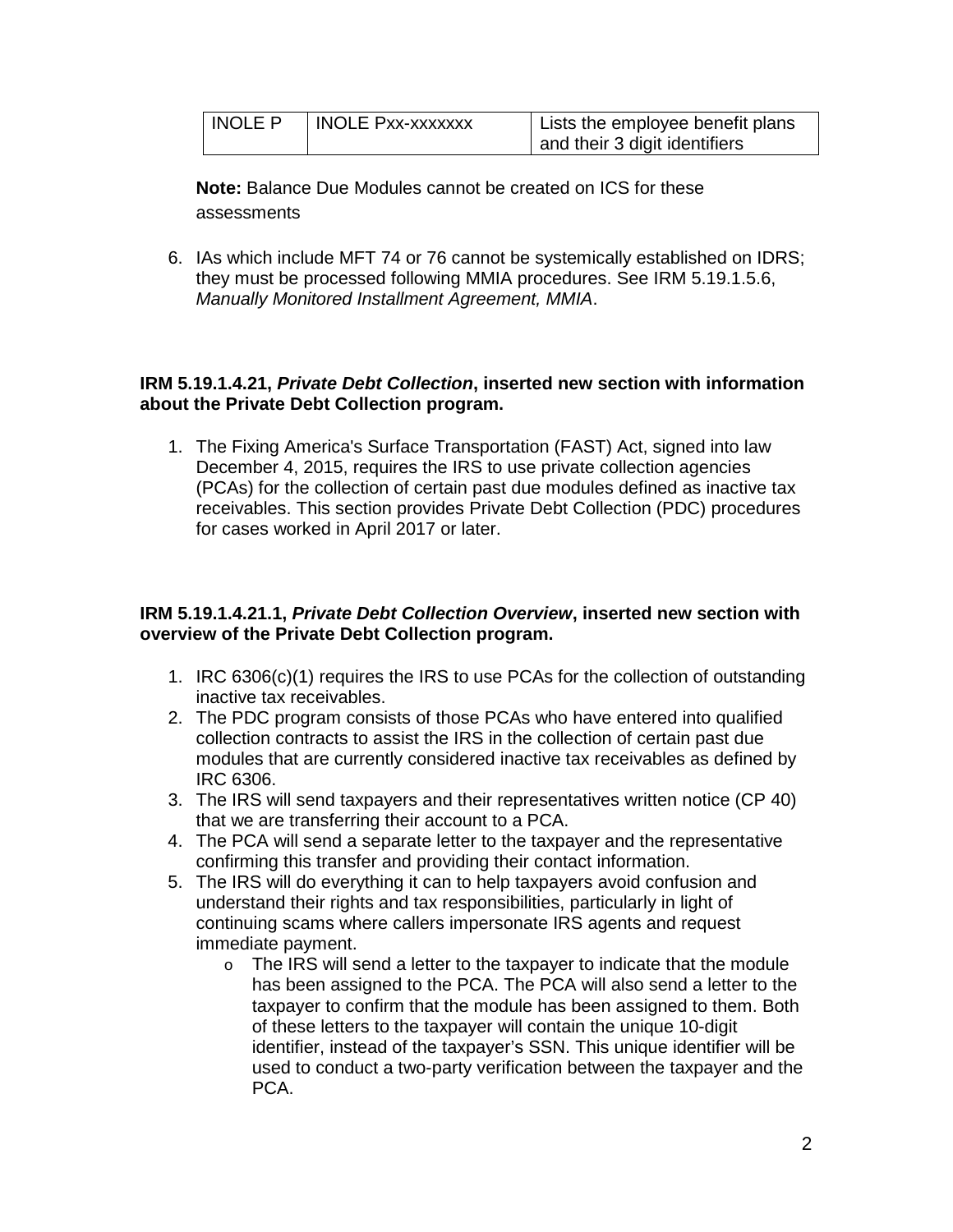- $\circ$  Taxpayers can confirm the names of the PCAs under contract with the IRS on https://www.irs.gov/businesses/small-businesses-selfemployed/private-debt-collection.
- o PCAs will not ask for payment on prepaid debit, gift or iTunes cards.
- o Taxpayers will be informed about electronic payment options on IRS.gov, *Pay Your Tax Bill*.
- o Payment by check will be payable to the U.S. Treasury and sent directly to IRS, not the PCA.
- 6. For information on scams, visit "Tax Scams and Consumer Alerts" on IRS.gov.
- 7. The legislation provides for a percentage of the amount collected by the PCAs to be allocated to a fund for hiring and training special compliance personnel.
- 8. Revenue collected by PCAs will be in addition to revenue already coming in through IRS collection operations and will provide needed support to close the nation's tax gap.

## **IRM 5.19.1.4.21.2,** *Private Collection Agencies***, inserted new section with information on the Private Collection agencies.**

- 1. The IRS has entered into qualified collection contracts with the following four PCAs:
	- o **CBE Group** in Cedar Falls, Iowa
	- o **ConServe** in Fairport, New York
	- o **Performant** in Pleasanton, California
	- o **Pioneer** in Horseheads, New York
- 2. Under IRC 6103, PCAs will be able to identify themselves as contractors of the IRS collecting taxes.
- 3. Private debt collectors are required to be courteous and respect taxpayers' rights. They must follow provisions of Internal Revenue Service Private Collection Agency Policy and Procedures Guide and the Fair Debt Collection Practices Act, and are also subject to various provisions of IRC 6306 and IRC 6103.

## **IRM 5.19.1.4.21.2.1,** *Private Debt Collection Account Identification***, inserted new section with information on identifying Private Debt Collection cases.**

- 1. Employees can identify an account assigned to a PCA and related activity on IDRS with the following transaction codes:
	- $\circ$  TC 971 AC 054 Account assigned to a PCA
	- $\circ$  TC 971 AC 459 Account returned to IRS by PCA
	- $\circ$  TC 972 AC 054 Account recalled by IRS
- 2. **PDC ID Numbers** identify the taxpayer's PDC and can be found on CC ENMOD, CC TXMOD and CC IMFOL E.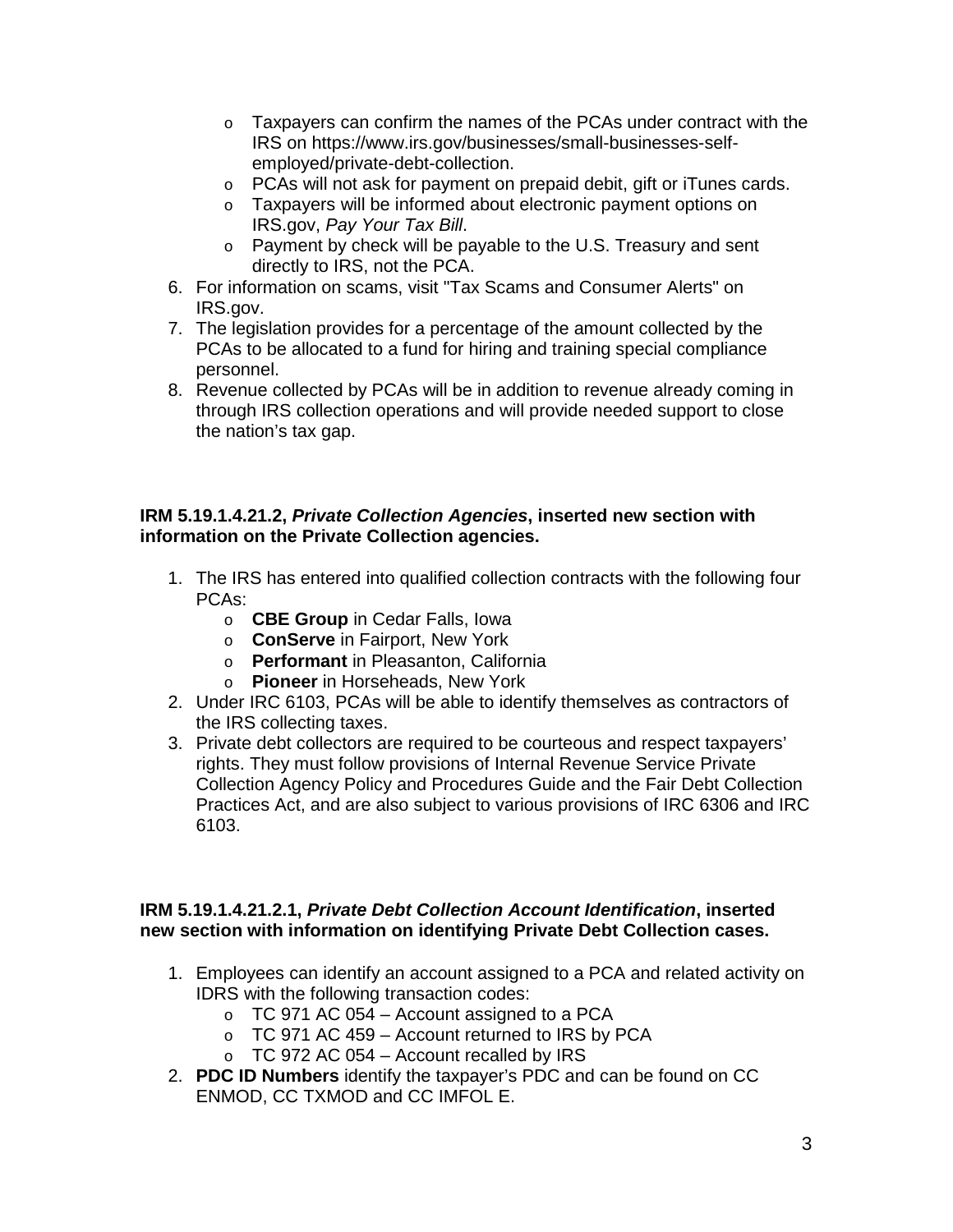- $\circ$  On CC ENMOD the field appears as a one (1) digit field.
- $\circ$  On CC IMFOL (definers E or T), or CC TXMOD, the field appears as a two (2) digit field.

| <b>PCA</b>       | <b>CC ENMOD</b> | <b>CC IMFOL &amp; CC TXMOD</b> |
|------------------|-----------------|--------------------------------|
| <b>CBE Group</b> |                 |                                |
| ConServe         |                 |                                |
| Performant       |                 | 03                             |
| Pioneer          |                 | 04                             |

3. **PDC Authentication ID** is a unique 10-digit taxpayer authentication number assigned to each taxpayer assigned to a PCA. It will be displayed on CC ENMOD as the **PDC-AUTH-ID** and CC IMFOL E as the **AUTH-ID**.

### **IRM 5.19.1.4.21.3,** *Private Debt Collection Criteria***, inserted new section with criteria for the Private Debt Collection program.**

- 1. Per IRC 6306, the Service **must** enter into qualified tax collection contracts for cases meeting the following criteria:
	- o Removed from active IRS inventory because of lack of resources,
	- o Removed from active IRS inventory due to inability to locate the taxpayer,
	- $\circ$  When more than a third of the statute of limitations for collection has passed and there has been no assignment to an IRS employee for collection, or
	- o When 365 days have passed without taxpayer or third party interaction to further collection of the account.
- 2. Per IRC 6306, the Service has the discretion to enter into qualified tax collection contracts for other inactive tax receivables as appropriate.

#### **IRM 5.19.1.4.21.3.1,** *Exclusions to Private Debt Collection Criteria***, inserted new section with exclusions to the Private Debt Collection program.**

- 1. A tax receivable meeting the following exclusion criteria will **not** be assigned to a PCA:
	- o Involves a taxpayer that is deceased,
	- o Involves a taxpayer that is under the age of 18,
	- o Involves a taxpayer that is in a designated Combat Zone,
	- $\circ$  Involves a taxpayer that is the victim of tax-related identity theft,
	- o Currently under examination, litigation, criminal investigation or levy,
	- o Subject to pending or active offers in compromise,
	- o Subject to a pending or active IA,
	- o Subject to a statutory right of appeal,
	- o Classified as innocent spouse cases, or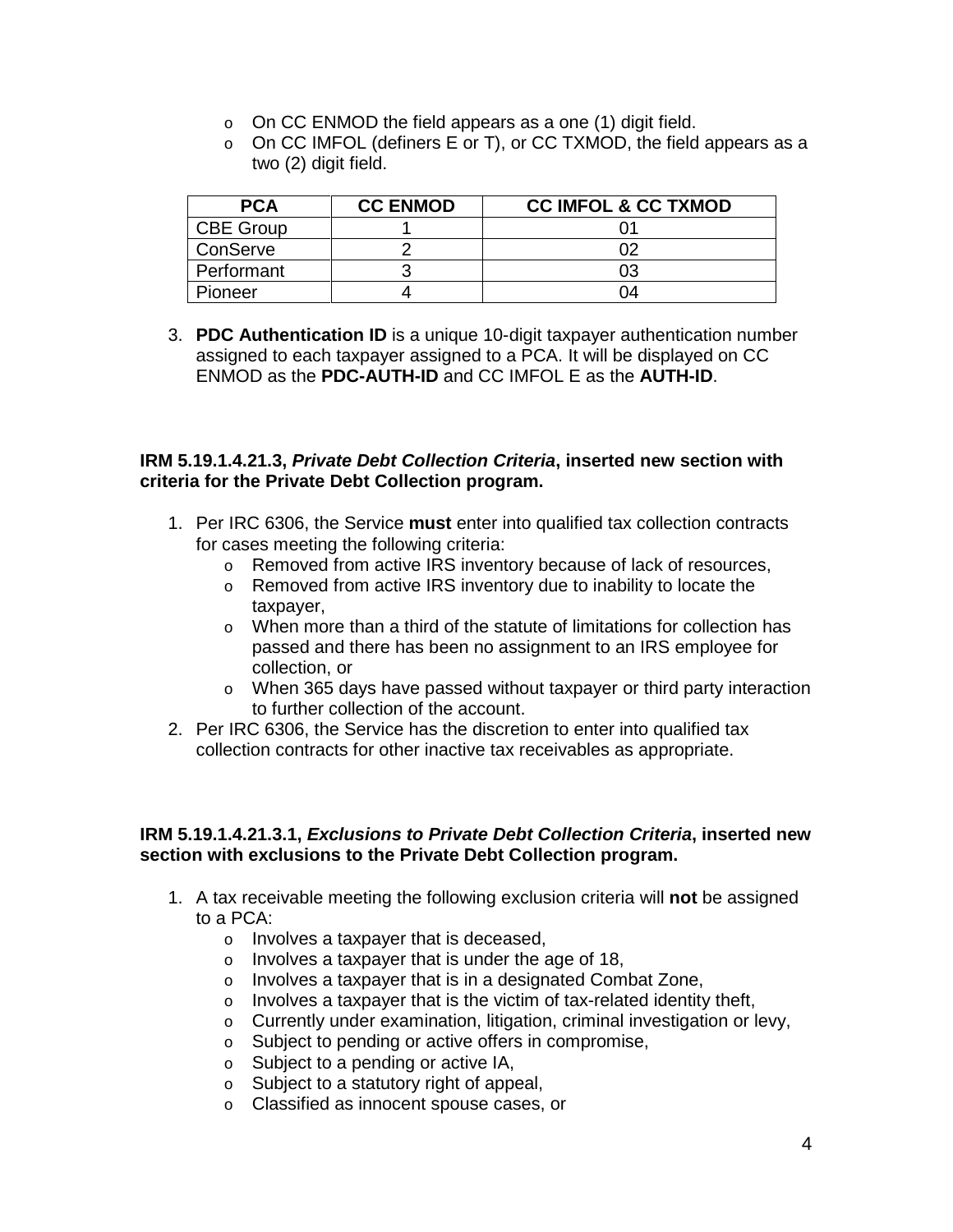o Involves a taxpayer in a presidentially declared disaster area who requests relief from collection.

**NOTE:** Cases assigned to a PCA that subsequently meet the above criteria will be returned to the IRS.

## **IRM 5.19.1.4.21.4,** *ACS and FA Contacts on Private Debt Collection Accounts***, inserted new section with ACS and FA procedures for the Private Debt Collection program.**

- 1. If the taxpayer contacts the IRS instead of the PCA, follow the guidance below:
	- o **Disclosure:** Follow current disclosure/authentication guidelines as outlined in IRM 5.19.1.1.2, *Disclosure Overview: Verifying Identity of Contact Party*,
	- o **Documentation:** Document the account history and notate account actions on AMS/IDRS, and recap conversation with taxpayer.
	- o **Verify:** PDC ID Number and PDC-AUTH-ID> on IDRS as described in IRM 5.19.1.4.21.2.1, *Private Debt Collection Account Identification*.
- 2. If the taxpayer questions the validity of a PDC Agency:

| If                                                                                                                      | Then                                                                                                                                                                                                                                                                                                                                                                                            |  |
|-------------------------------------------------------------------------------------------------------------------------|-------------------------------------------------------------------------------------------------------------------------------------------------------------------------------------------------------------------------------------------------------------------------------------------------------------------------------------------------------------------------------------------------|--|
| The company is listed in<br>IRM 5.19.1.4.21.2(2),<br><b>Private Debt Collection</b><br>Account Identification,          | Advise the taxpayer:<br>1. The company is contracted by the<br>IRS to assist in the collection of<br>the debt.<br>2. The company should never ask to<br>have a payment made out or<br>mailed directly to them.<br>3. Provide taxpayer with the payment<br>options available on<br>www.irs.gov/payments. See IRM<br>5.19.1.1.7, Ways to Submit<br>Payments.<br>4. Refer them back to the PCA and |  |
|                                                                                                                         | provide the PCA phone number.                                                                                                                                                                                                                                                                                                                                                                   |  |
| The company is not on the<br>list in IRM 5.19.1.4.21.2(2),<br><b>Private Debt Collection</b><br>Account Identification, | Advise the taxpayer:<br>1. The company does not have an<br>agreement with the IRS.<br>2. Not to make payments to any<br>company other than the IRS for                                                                                                                                                                                                                                          |  |
|                                                                                                                         | IRS debt.<br>3.<br>Refer the taxpayer to TIGTA                                                                                                                                                                                                                                                                                                                                                  |  |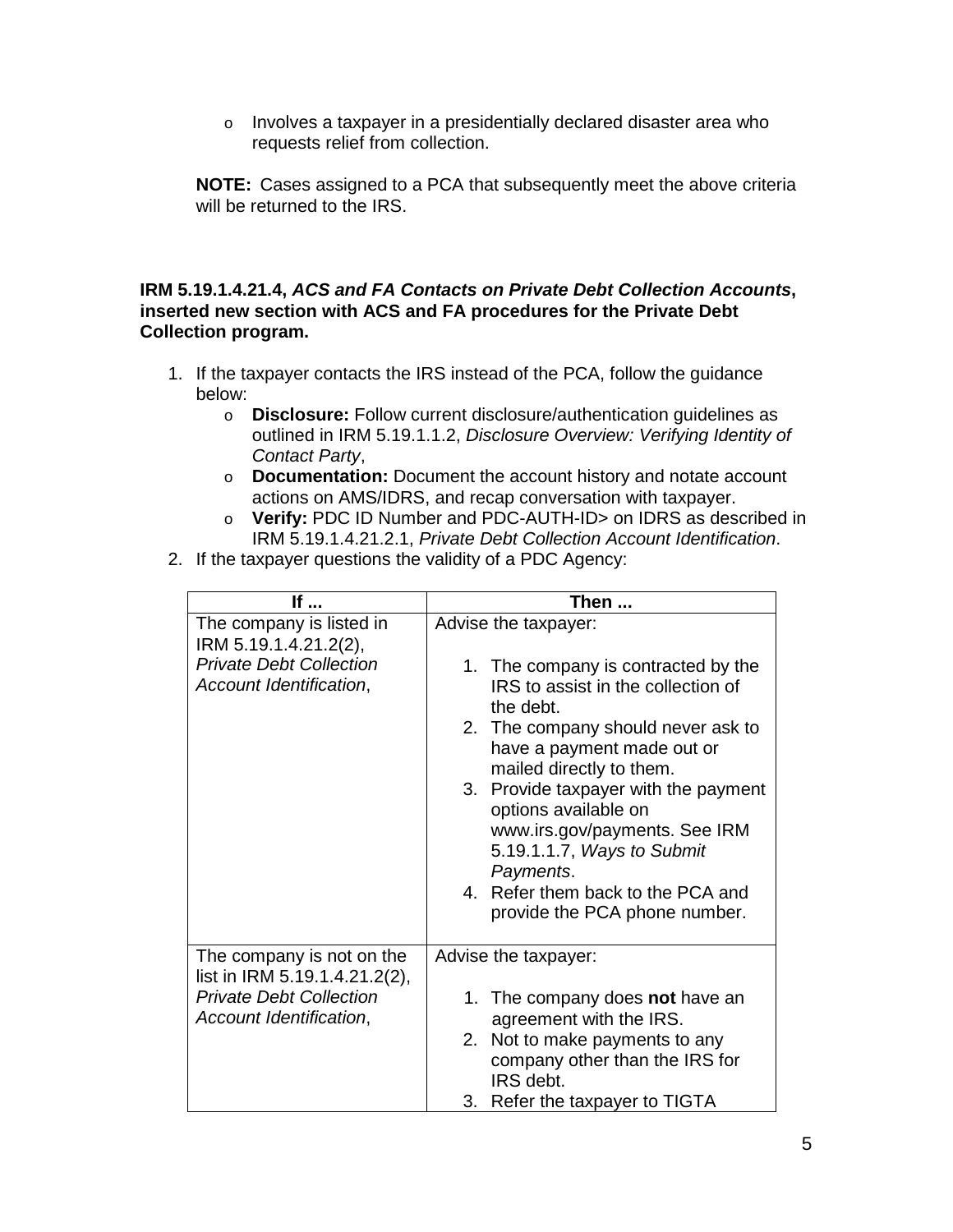|--|

**NOTE:** A list of the PDC agencies is also available on www.irs.gov, under "Private Debt Collection".

3. If the taxpayer's account is assigned to an IRS contracted PCA and the taxpayer indicates as follows:

| If                                                                                                                                                         | Then                                                                                                                                                                                                                                                                                                                                                                                           |
|------------------------------------------------------------------------------------------------------------------------------------------------------------|------------------------------------------------------------------------------------------------------------------------------------------------------------------------------------------------------------------------------------------------------------------------------------------------------------------------------------------------------------------------------------------------|
| The taxpayer wants to<br>full pay their liability,                                                                                                         | 1. Advise the taxpayer of available<br>payment options per IRM 5.19.1.1.7,<br><b>Ways to Submit Payments.</b><br>2. Provide the following:<br>Pay off amount per IRM<br>5.19.1.5.2, Can Full Pay<br>Balance Due Now (Payoff).<br>Applicable information for<br>making payment by check per<br>IRM 5.19.1.1.7.1, Taxpayer<br>Responsibilities - When<br><b>Submitting Payments by</b><br>Check. |
| The taxpayer wants to<br>set up an IA,                                                                                                                     | Advise the taxpayer they must work directly<br>with the PCA and provide the PCA phone<br>number.                                                                                                                                                                                                                                                                                               |
| The taxpayer states they<br>do not want to work with<br>the PCA,                                                                                           | Advise the taxpayer to submit a written<br>request to their assigned PCA.                                                                                                                                                                                                                                                                                                                      |
| The taxpayer has any<br>other account issues,                                                                                                              | Advise the taxpayer they must work directly<br>with the PCA and provide the PCA phone<br>number.                                                                                                                                                                                                                                                                                               |
| The taxpayer meets<br>TAS referral criteria,                                                                                                               | Follow IRM 5.19.1.2.2.3, Taxpayer Advocate<br>Service (TAS).                                                                                                                                                                                                                                                                                                                                   |
| If the taxpayer states<br>they:<br>Feel they are<br>$\circ$<br>being threatened,<br>Have reason to<br>$\Omega$<br>believe they are<br>being scammed,<br>or | 1. Advise the taxpayer to contact the<br><b>TIGTA Office of Investigations:</b><br>Phone: 1-800-366-4484<br>Fax: 202-927-7018<br>After normal business hours:<br>1-800-589-3718                                                                                                                                                                                                                |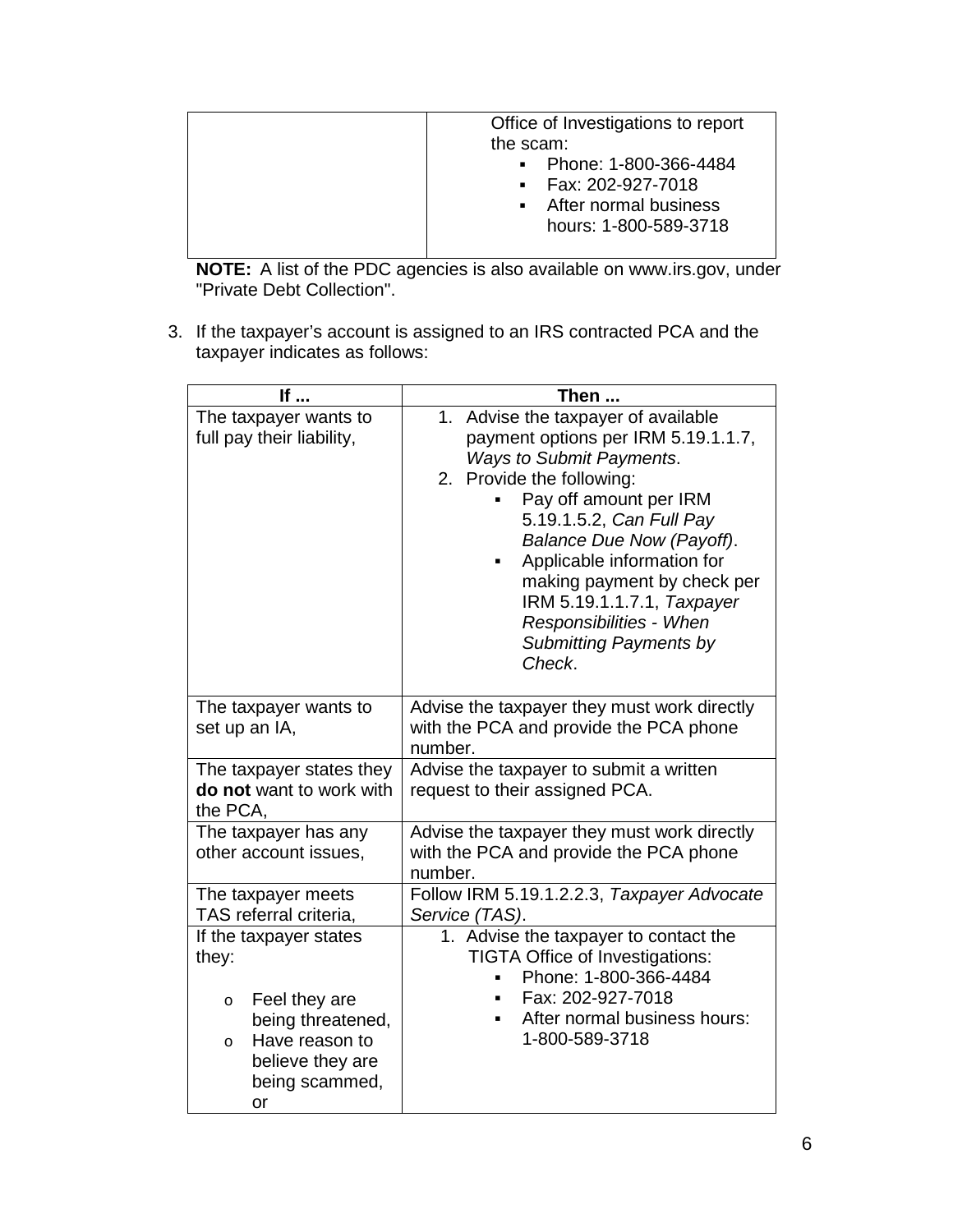|  | $\circ$ | Have a complaint<br>about the PCA or<br>how the PCA is<br>handling their<br>account, |  |
|--|---------|--------------------------------------------------------------------------------------|--|
|--|---------|--------------------------------------------------------------------------------------|--|

## **IRM 5.19.1.4.21.4.1,** *ACS and FA Contacts on Private Debt Collection Accounts with Passport Issues***, inserted new section with ACS and FA procedures for Private Debt Collection accounts with Passport issues.**

1. ACS and FA should resolve passport certification through existing systemic processes, as shown below:

| If                                                                 | And                                                         | Then                                                                                                                                                                                                  |
|--------------------------------------------------------------------|-------------------------------------------------------------|-------------------------------------------------------------------------------------------------------------------------------------------------------------------------------------------------------|
| A taxpayer<br>contacts ACS<br>or FA after                          | Taxpayer is<br>able to full<br>pay the                      | 1. Follow instructions in IRM<br>5.19.1.4.19.6, Taxpayer<br>Contacts.                                                                                                                                 |
| receiving CP<br>508C,                                              | account,                                                    | 2. Advise the taxpayer of available<br>payment options per IRM<br>5.19.1.1.7, Ways to Submit<br>Payments.                                                                                             |
|                                                                    |                                                             | 3. The account will be systemically<br>recalled from the PCA when the<br>account goes to ST 12.                                                                                                       |
|                                                                    |                                                             | 4. Passport certification will be<br>reversed when the account<br>meets the criteria in IRM<br>5.19.1.4.19.5, Reversal of<br>Certification.                                                           |
| A taxpayer<br>contacts ACS<br>or FA after<br>receiving CP<br>508C, | Taxpayer is<br>able to<br>resolve the<br>passport<br>issue, | 1. The case will be systemically<br>recalled from the PCA when the<br>account meets one of the PDC<br>exclusions in IRM<br>5.19.1.4.21.3.1, Exclusions to<br><b>Private Debt Collection Criteria.</b> |
|                                                                    |                                                             | 2. Passport certification will be<br>reversed when the account<br>meets the criteria in IRM<br>5.19.1.4.19.5, Reversal of<br>Certification.                                                           |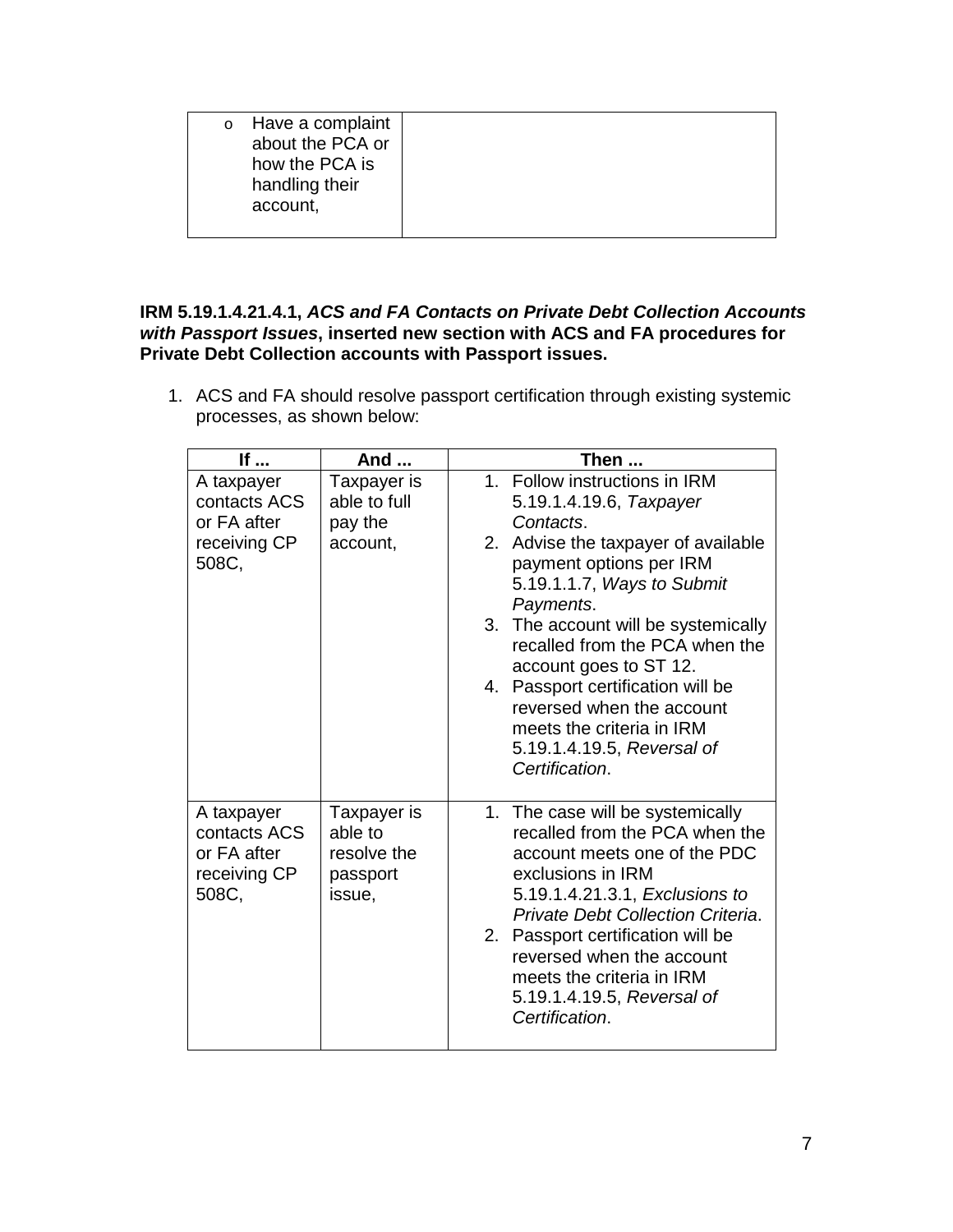### **IRM 5.19.1.4.21.5,** *ACSS and CSCO Correspondence on Private Debt Collection Accounts***, inserted new section with ACSS and CSCO procedures for the Private Debt Collection program.**

1. ACSS and CSCO will work correspondence from a PDC assigned taxpayer as normal. The account will be systemically recalled when the account goes to ST 12 or meets one of the PDC exclusions in IRM 5.19.1.4.21.3.1, *Exclusions to Private Debt Collection Criteria*.

**NOTE:** If taxpayer submits written correspondence asking the PCA to cease contact, forward the correspondence by encrypted email to: **\*SBSE PDC Questions**. Document "Correspondence to PDC" on AMS, then classify waste the paper case.

## **IRM 5.19.1.5.4.23,** *Adding New Liability to an Existing IA***, inserted new paragraph (7) for clarification.**

7. When working correspondence, determine whether the IA proposal on the most recent correspondence meets the necessary criteria.

**EXAMPLE:** A taxpayer has an active IA for \$100 per month for their 2014 liability. They file their 2015 return with a balance and send a Form 9465, *Installment Agreement Request*, requesting an IA for \$50 per month. Determine whether the \$50 proposal meets the appropriate criteria for the 2014 and 2015 balances.

**Do not** "stack" IAs, unless the taxpayer specifically states this is their intent. "Stacking" refers to the practice of adding two IA proposals together. Employees need to contact the taxpayer for clarification when there are questions of this nature.

**EXAMPLE:** A taxpayer has an active IA for \$200 per month for their 2013 liability. They file their 2015 return with a balance and send a Form 9465, *Installment Agreement Request*, requesting an IA for \$100 per month. The employee makes an out call. The taxpayer states they want to pay \$100 more per month than the \$200 they are currently paying, for a total of \$300 per month. The employee should document the additional contact and process the IA request based on the clarified proposal of \$300 per month.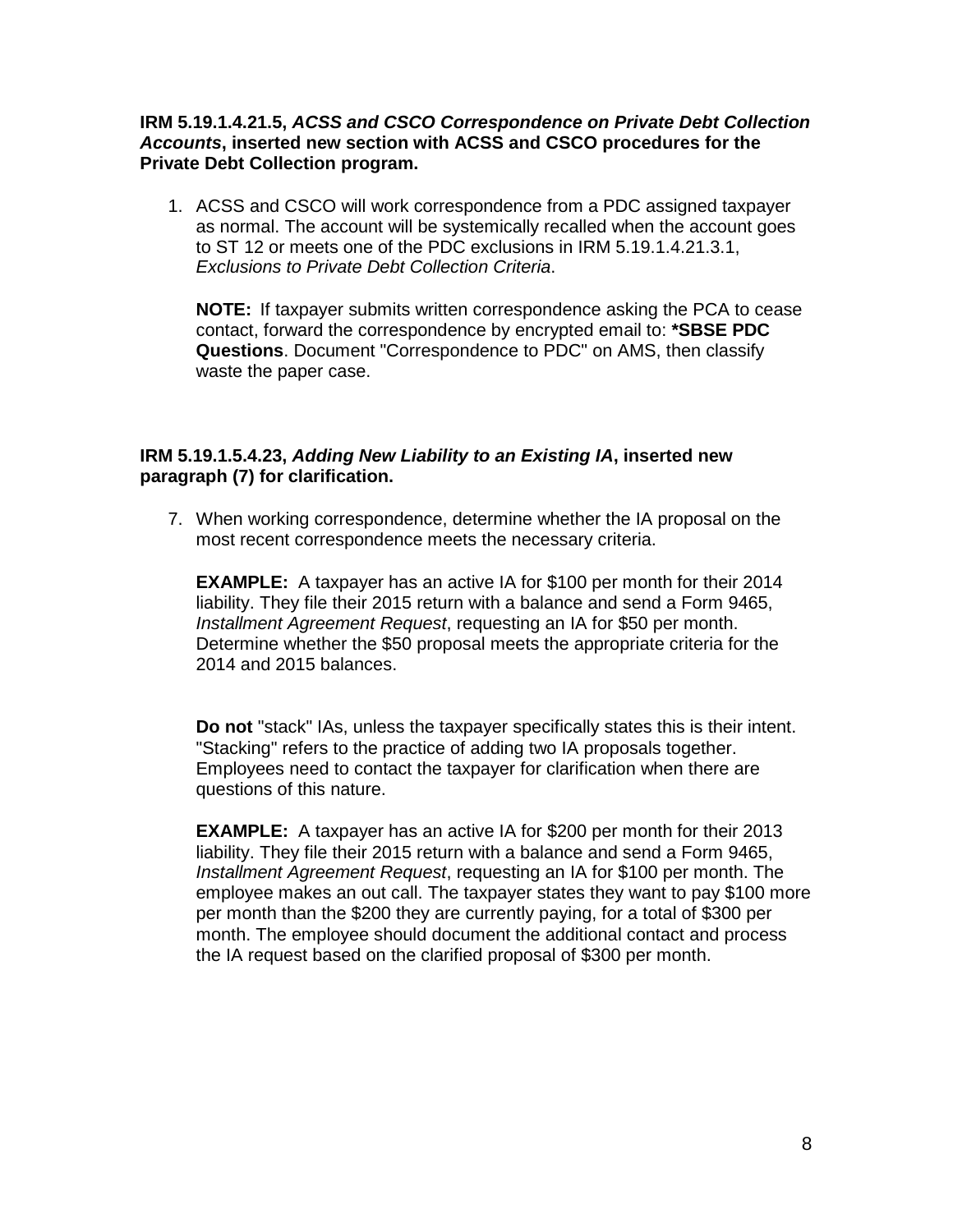## **IRM 5.19.1.5.6,** *Manually Monitored Installment Agreement, MMIA***, updated paragraph (2).**

- 2. The types of IAs listed below must be manually monitored ensuring compliance with the terms of the IA:
	- a. IAs calling for variable amounts.

**EXAMPLE:** A taxpayer with seasonal income and payment amounts vary from season to season.

- b. IAs secured from more than one person at different addresses paying on the same liability.
- c. IAs secured from the secondary taxpayer only.

**NOTE:** If the secondary taxpayer has a joint and individual tax liability, follow procedures for both primary and secondary taxpayer in paragraph (3) below.

**EXCEPTION:** If the account meets mirroring requirements, follow instructions in: IRM 5.19.1.5.7.1, *Front End Mirror Assessments Process for IA and CNC Closures*.

d. A balance due on a joint liability, but the primary taxpayer is deceased and has open TDI modules which cannot be resolved.

**NOTE:** Establish as an MMIA on the secondary taxpayer SSN if in filing compliance; for disposition of TDI module on a deceased taxpayer's account. See IRM 5.19.2.5.4.6.6, *IMF Response Taxpayer Deceased*.

- e. IAs on a joint liability from both taxpayers, but one taxpayer has a return delinquency; when establishing as an MMIA: IRM 5.19.1.5.4.4, *IMF/BMF Related Accounts*.
- f. Payments at irregular intervals.
- g. IAs containing both MF and NMF accounts.
- h. NMF accounts.
- i. The IA has related modules in Bankruptcy (ST 72). IRM 5.19.1.4.2, *Insolvency Issues*.
- j. IAs from the requesting spouse when there is an unresolved Innocent Spouse claim filed TC 971 AC 065 on the module; establish as an MMIA and do not include modules with unreversed TC 971 AC 065 in the IA. IRM 5.19.1.5.4.12, *Innocent Spouse - IA Request*.
- k. A balance due on a joint liability where one taxpayer is collectible and the other taxpayer is CNC and the NCs are different.
- l. The taxpayer requests separate treatment from their spouse and the account includes one or more Individual SRP modules (MFT 35).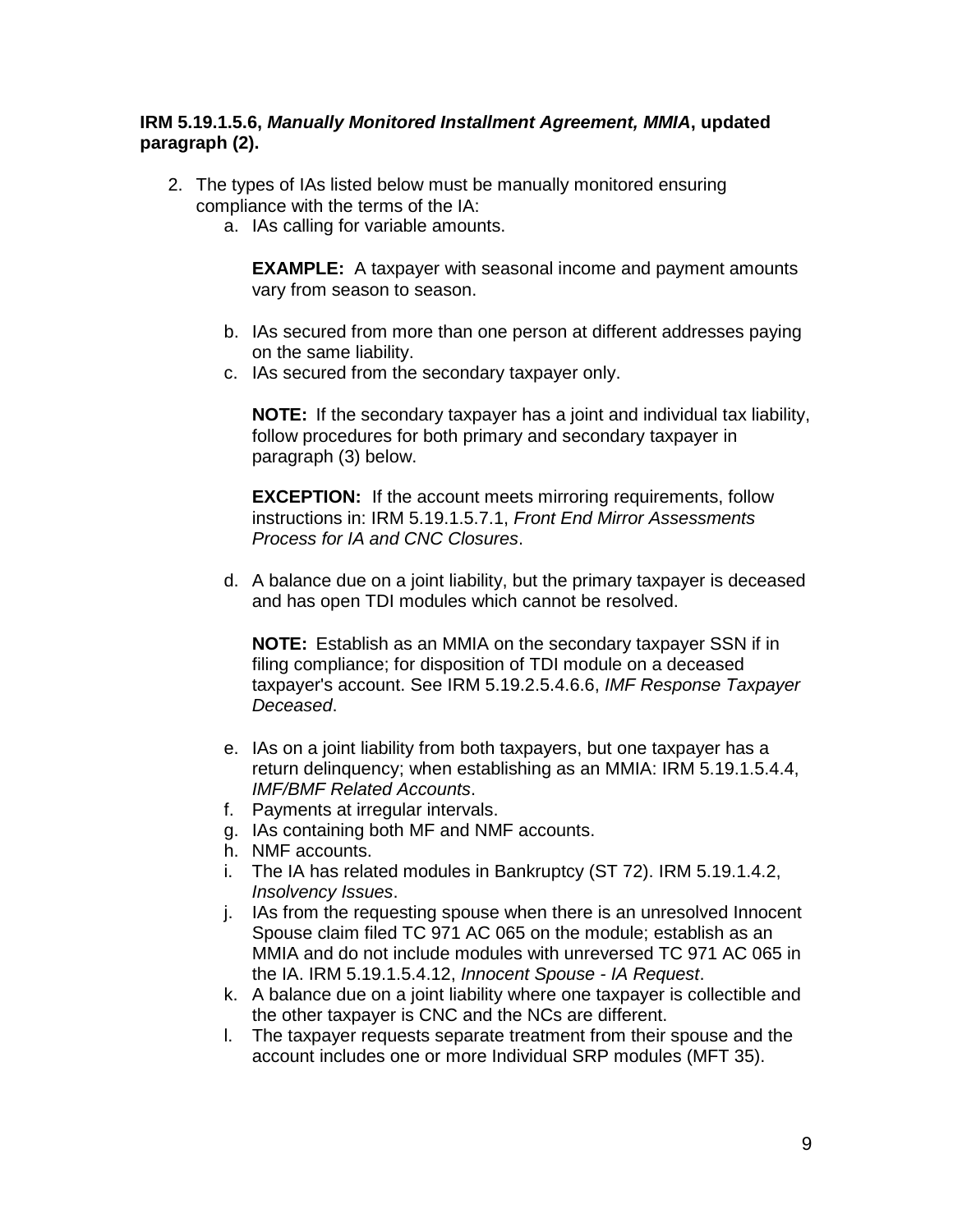**EXCEPTION:** After January 1, 2016, Individual SRP modules may be mirrored. See IRM 5.19.1.5.7.1, *Front End Mirror Assessments Process for IA and CNC Closures*. MMIAs will no longer be required on accounts with Individual SRP modules, unless one of the previous conditions (a)-(k) applies.

- m. Accounts including MFT 74.
- n. Accounts including MFT 76.
- o. Any other IA not compatible with IDRS monitoring.

### **IRM 5.19.1.5.8.1,** *OPA Management Action Reports (MAR)***, added new paragraph (6) with information about PDC processing.**

6. PDC cases should be worked as normal. The account will be systemically recalled when the account meets one of the PDC exclusions in IRM 5.19.1.4.21.3.1, *Exclusions to Private Debt Collection Criteria*.

## **Exhibit 5.19.1-2,** *W&I Call Flow***, added note with reference to new IRM 5.19.1.4.21 in the fourth row of first table.**

| <b>Suggested</b>              | <b>Corresponding Research/Actions</b>                                                                                                                                              |
|-------------------------------|------------------------------------------------------------------------------------------------------------------------------------------------------------------------------------|
| <b>Questions/Script</b>       |                                                                                                                                                                                    |
| "Thank you for calling the    | 1. Input SSN into AMS to pull up                                                                                                                                                   |
| Internal Revenue Service. My  | entity screen to begin the                                                                                                                                                         |
| name is Mr./Ms.               | disclosure process.                                                                                                                                                                |
| . My ID number                | 2. Verify information provided by                                                                                                                                                  |
| is ____________. May I have   | the taxpayer.                                                                                                                                                                      |
| the SSN you are calling about |                                                                                                                                                                                    |
| today? How may I help you?"   | <b>NOTE:</b> Follow IRM 21.1.3.2.4,<br><b>Additional Taxpayer</b><br>Authentication, when<br>appropriate.                                                                          |
|                               | 3. For more information, see IRM<br>5.19.1.1.2, Disclosure Overview:<br>Verifying Identity of Contact<br>Party, and IRM 21.1.3.2.3,<br><b>Required Taxpayer</b><br>Authentication. |
|                               | <b>NOTE:</b> If a third party caller is<br>authorized on a Form 8821, Tax<br>Information Authorization, see                                                                        |

W&I employees taking incoming phone calls **must** use the following call flow: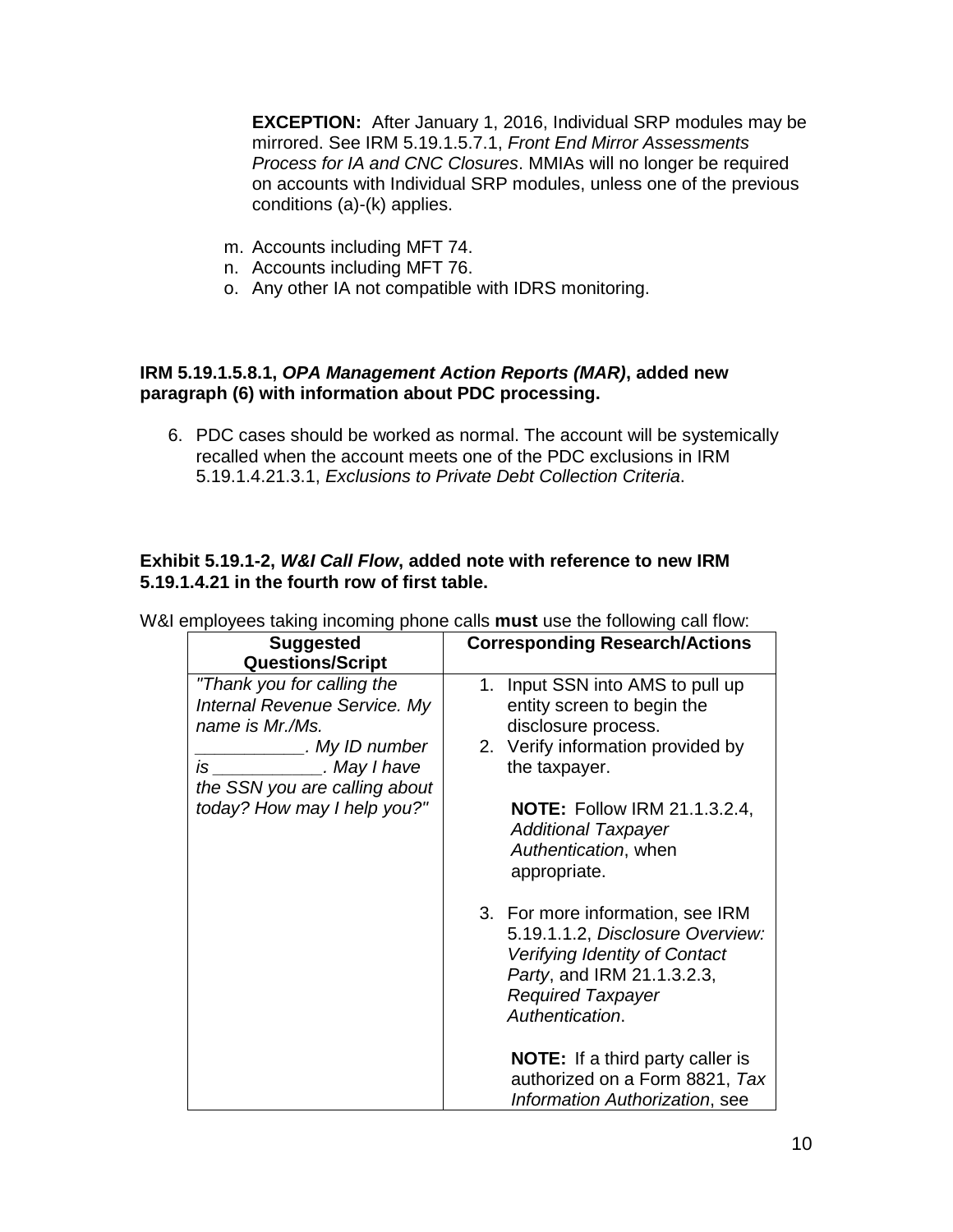|                                                                                                             | IRM 5.19.1.1.2.1, ACS Call Site<br>Instructions for Form 8821,<br><b>Taxpayer Information</b><br>Authorization.<br>4. Determine if call is regarding a<br>collection issue.<br>a. If not, transfer call<br>according to ACS Call<br>Transfer Guide.<br>b. If yes, proceed. |
|-------------------------------------------------------------------------------------------------------------|----------------------------------------------------------------------------------------------------------------------------------------------------------------------------------------------------------------------------------------------------------------------------|
| "What is your best contact<br>phone number?"                                                                | 1. Ask the taxpayer for their best<br>contact number.<br>2. For more information, see IRM<br>5.19.1.3.2, Taxpayer<br>Information.                                                                                                                                          |
| "May I have the name of your<br>current source of income?"                                                  | 1. Ask the taxpayer for levy<br>sources. See IRM 5.19.1.3.4.2,<br>Obtain and Verify Levy Sources.<br><b>NOTE:</b> If a taxpayer is self-                                                                                                                                   |
| "Do you have any other<br>sources of income?"                                                               | employed, unemployed or<br>disabled enter that information<br>in the account history only. Do<br>not add as a levy source.                                                                                                                                                 |
| "May I have the name of your<br>current bank or financial<br>institutions?"<br>"Do you do business with any | <b>REMINDER:</b> When obtaining<br>new levy sources from<br>taxpayers (or their authorized<br>representative), attempt to<br>secure the address or utilize<br><b>National Levy Source Directory</b><br>(NLSD).                                                             |
| other banks or financial<br>institutions?"                                                                  | It is <b>not</b> necessary to confirm<br>the address when verifying levy<br>sources. See IRM 5.19.4.3.6,<br>Obtain, Verify and Update Levy<br>Sources.                                                                                                                     |
| "Mr./Mrs.<br>__, please<br>tell me the reason for your<br>call today."                                      | 1. Ask taxpayer for the reason they<br>are calling.<br>2. If you must place the taxpayer<br>on hold while researching an<br>inquiry, provide the reason for                                                                                                                |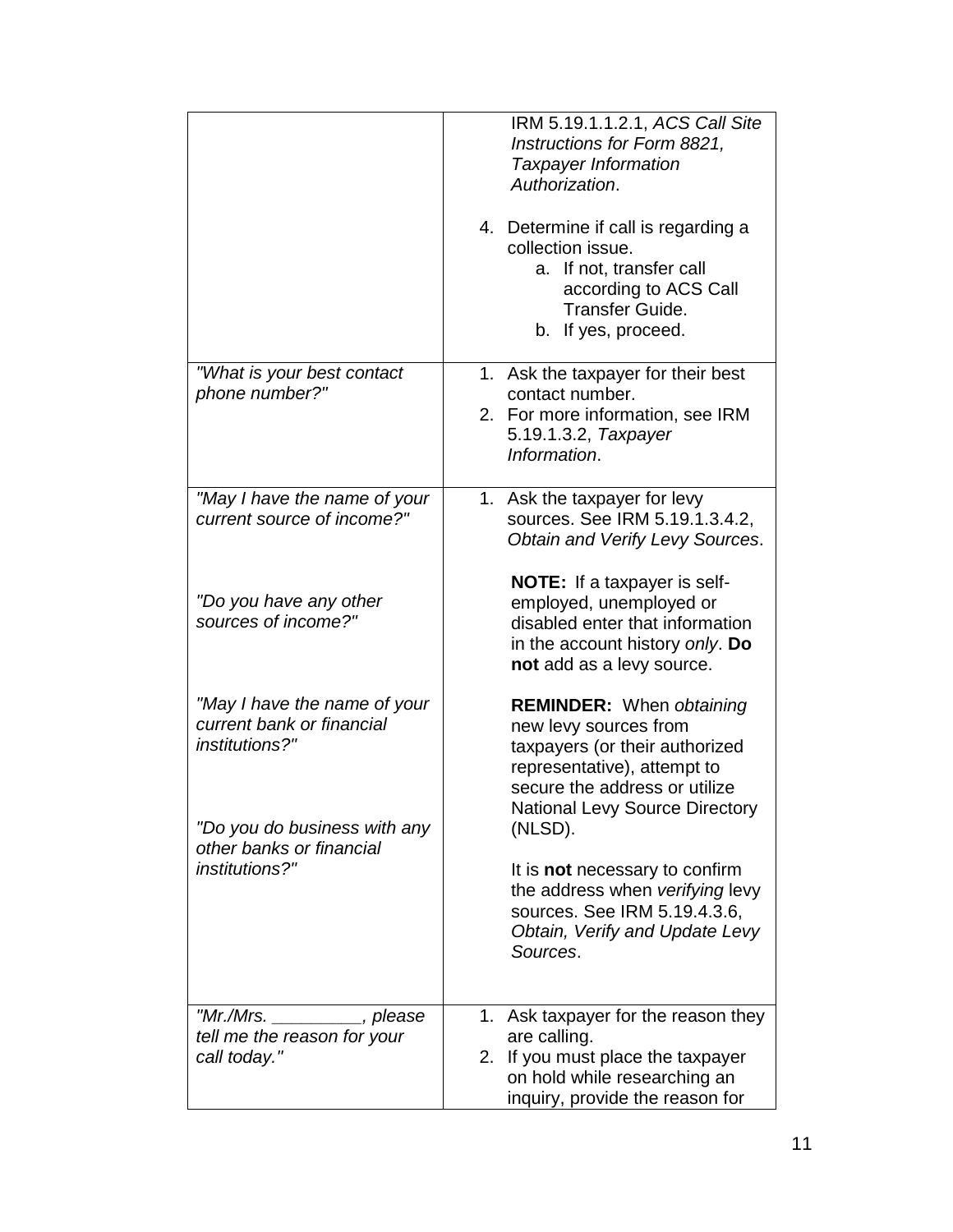| "May I place you on hold<br>while I research you<br>account?"                                                       | placing the taxpayer on hold,<br>ask for permission and wait for a<br>response. Advise the taxpayer<br>of the promised wait time and<br>return to the taxpayer within that<br>time frame. For further<br>information, see IRM |
|---------------------------------------------------------------------------------------------------------------------|-------------------------------------------------------------------------------------------------------------------------------------------------------------------------------------------------------------------------------|
| "Thank you for holding while I<br>researched your account."                                                         | 5.19.5.3.12, Telephone<br><b>Techniques and Communication</b><br>Skills.                                                                                                                                                      |
|                                                                                                                     | <b>NOTE:</b> When placing the<br>taxpayer on hold, use the hold<br>feature, not the mute feature.<br>Do not unplug from the teleset.                                                                                          |
|                                                                                                                     | 3. When researching the<br>taxpayer's account, begin by<br>reading the most current AMS<br>History first.                                                                                                                     |
|                                                                                                                     | <b>NOTE:</b> If extensive history is<br>available, try to target AMS<br>History from the last six months.                                                                                                                     |
|                                                                                                                     | <b>NOTE:</b> If the taxpayer is<br>assigned to a PCA, refer to IRM<br>5.19.1.4.21, Private Debt<br>Collection.                                                                                                                |
| "Mr./Mrs.<br>, my<br>research shows you have<br>filed all required returns."                                        | 1. Complete Full Compliance<br>Check. See IRM 5.19.1.3.4.1,<br><b>Full Compliance Check.</b>                                                                                                                                  |
| "Mr./Mrs. __________, my<br>research shows that we have<br>not received a return from<br>you for tax year 2010. Can | <b>NOTE:</b> This step is not<br>required if the case history<br>shows a full compliance check<br>was completed within the last<br>30 days.                                                                                   |
| you file the return today?"                                                                                         | 2.<br>Complete Cause and Cure. See<br>IRM 5.19.1.3.4.3, Balance Due<br>Taxpayer Education (Cause and<br>Cure).                                                                                                                |
| "Mr./Mrs. __________, my<br>research shows insufficient<br>tax was withheld from your                               | <b>NOTE:</b> This step is not<br>required if the case history                                                                                                                                                                 |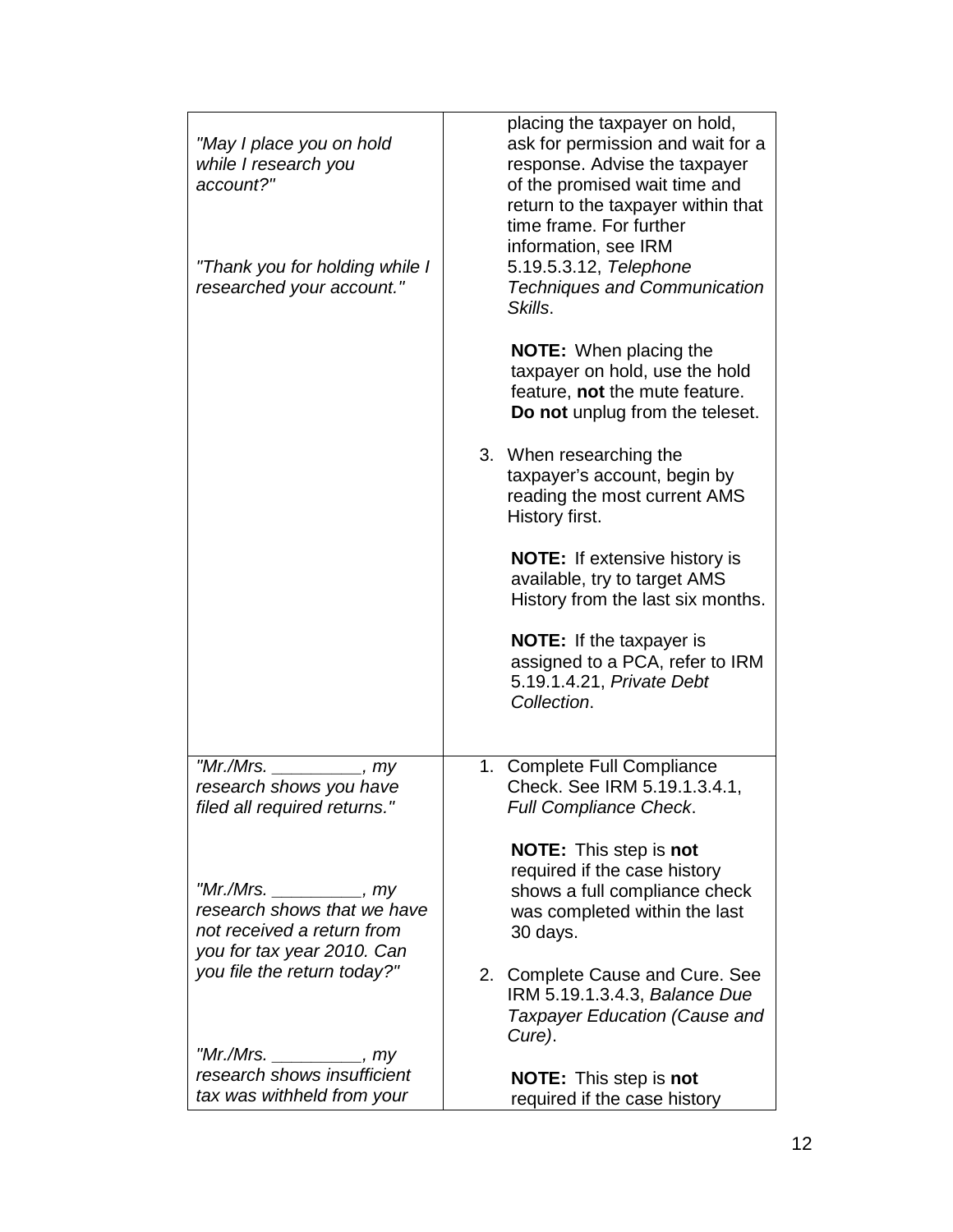| wages for tax year 2011. Let<br>me explain how to correct<br>your Form W-4, Employee's<br><b>Withholding Allowance</b> | shows cause and cure was<br>previously documented and<br>there are no new delinquencies.                                                                                                               |
|------------------------------------------------------------------------------------------------------------------------|--------------------------------------------------------------------------------------------------------------------------------------------------------------------------------------------------------|
| Certificate, so you can ensure<br>you have sufficient tax<br>withheld in the future."                                  | 3. Identify the cause of the liability.<br>4. When research has been<br>completed, address research<br>findings. Follow Path A or Path<br><b>B</b> below as appropriate for the<br>taxpayer's account. |

## **Exhibit 5.19.1-3,** *SB/SE Call Flow***, added note with reference to new IRM 5.19.1.4.21 in the fourth row of first table.**

| <b>Suggested Questions/Script</b> | <b>Corresponding Research/Actions</b>       |
|-----------------------------------|---------------------------------------------|
| "This is Mr./Ms.                  | Input SSN or EIN into AMS to<br>1.          |
| My ID number is                   | pull up entity screen to begin              |
| . May I have the                  | the disclosure process.                     |
| <b>Taxpayer Identification</b>    | 2.<br>Determine if IMF or BMF entity.       |
| Number you are calling about      | a. If the account is IMF,                   |
| today? How may I help you?"       | complete disclosure per                     |
|                                   | IRM 5.19.1.1.2,                             |
|                                   | Disclosure Overview:                        |
|                                   | Verifying Identity of                       |
|                                   | Contact Party, and IRM                      |
|                                   | 21.1.3.2.3, Required                        |
|                                   | Taxpayer                                    |
|                                   | Authentication.                             |
|                                   | b. If the account is BMF,                   |
|                                   | complete disclosure per                     |
|                                   | IRM 21.1.3.2.3(7),                          |
|                                   | <b>Required Taxpayer</b><br>Authentication. |
|                                   |                                             |
|                                   | <b>NOTE:</b> Follow IRM 21.1.3.2.4,         |
|                                   | <b>Additional Taxpayer</b>                  |
|                                   | Authentication, when                        |
|                                   | appropriate.                                |
|                                   |                                             |
|                                   | <b>NOTE:</b> If a third party caller is     |
|                                   | authorized on a Form 8821,                  |
|                                   | Tax Information Authorization,              |
|                                   | see IRM 5.19.1.1.2.1, ACS                   |
|                                   | <b>Call Site Instructions for Form</b>      |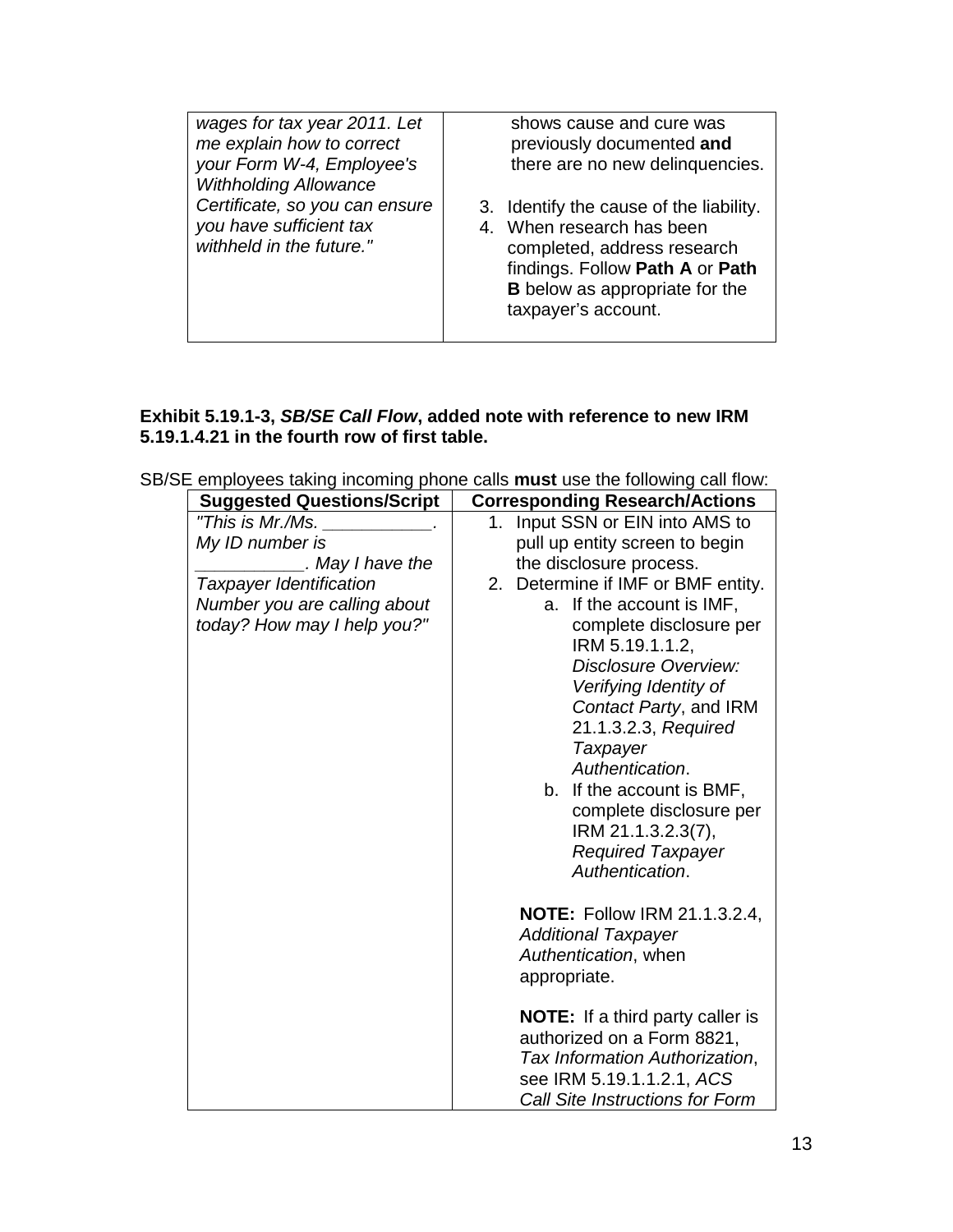|                                                                             | 8821, Taxpayer Information<br>Authorization.                                                                                                                                                 |
|-----------------------------------------------------------------------------|----------------------------------------------------------------------------------------------------------------------------------------------------------------------------------------------|
|                                                                             | 3. Determine if call is regarding a<br>collection issue.<br>a. If not, transfer call<br>according to ACS Call<br><b>Transfer Guide.</b><br>If yes, proceed.<br>b.                            |
| "What is your best contact<br>phone number?"                                | 1. Ask the taxpayer for their best<br>contact number.<br>2. For more information, see IRM<br>5.19.1.3.2, Taxpayer<br>Information.                                                            |
| "May I have the name of your<br>current source of income?"                  | 1. Ask the taxpayer for levy<br>sources. See IRM 5.19.1.3.4.2,<br><b>Obtain and Verify Levy</b><br>Sources.                                                                                  |
| "Do you have any other<br>sources of income?"                               | NOTE: If a taxpayer is self-<br>employed, unemployed or<br>disabled enter that information<br>in the account history only. Do<br>not add as a levy source.                                   |
| "May I have the name of your<br>current bank or financial<br>institutions?" | <b>REMINDER:</b> When obtaining<br>new levy sources from<br>taxpayers (or their authorized<br>representative), attempt to<br>secure the address or utilize                                   |
| "Do you do business with any<br>other banks or financial<br>institutions?"  | <b>National Levy Source Directory</b><br>(NLSD).                                                                                                                                             |
|                                                                             | It is <b>not</b> necessary to confirm<br>the address when verifying<br>levy sources. See IRM<br>5.19.4.3.6, Obtain, Verify and<br><b>Update Levy Sources.</b>                                |
| "Mr./Mrs. _________, please<br>tell me the reason for your call<br>today."  | 1. Ask taxpayer for the reason<br>they are calling.<br>2. If you must place the taxpayer<br>on hold while researching an<br>inquiry, provide the reason for<br>placing the taxpayer on hold, |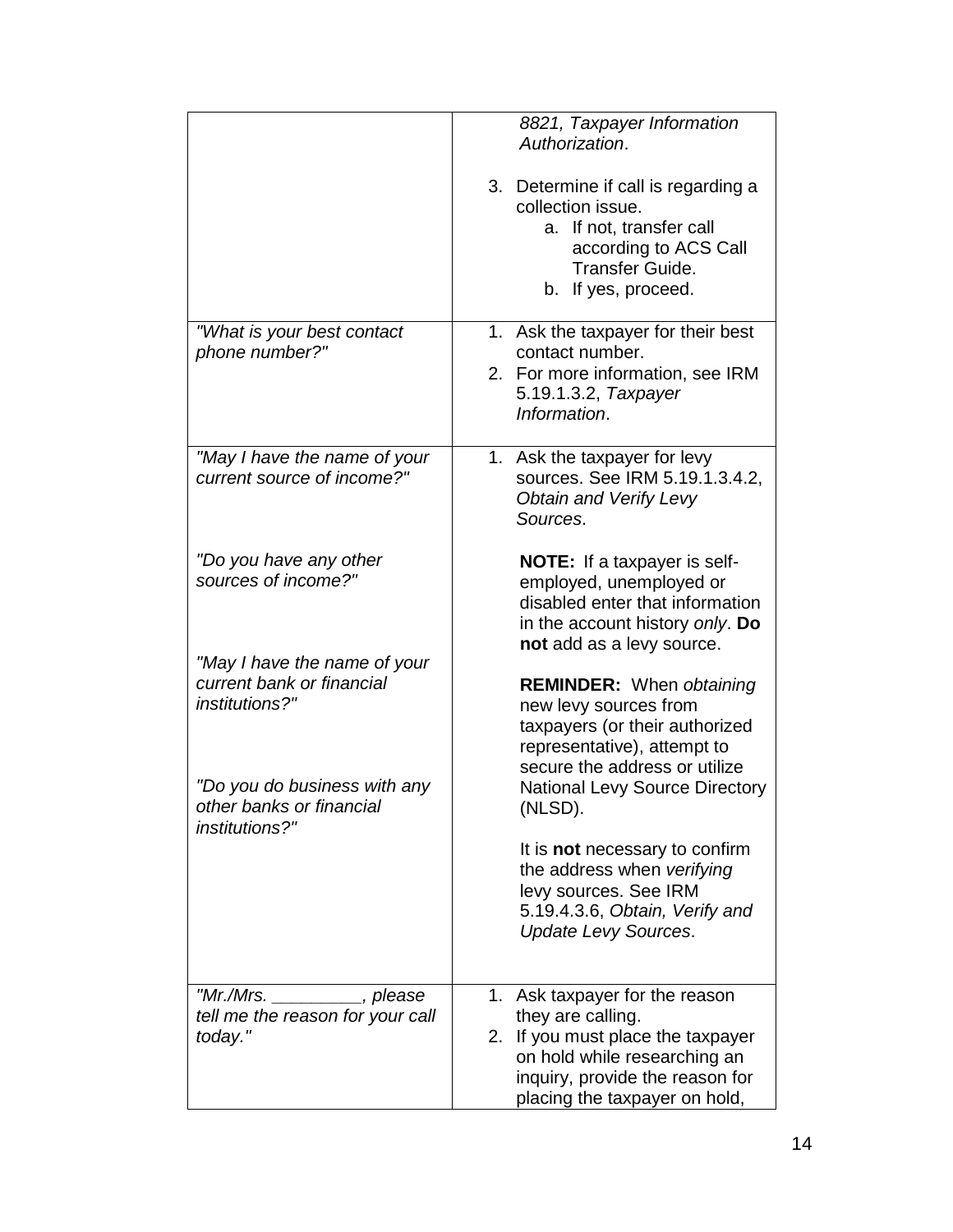| "May I place you on hold while<br>I research your account?"<br>"Thank you for holding while I<br>researched your account."  | ask for permission and wait for<br>a response. Advise the<br>taxpayer of the promised wait<br>time and return to the taxpayer<br>within that time frame. For<br>further information, IRM<br>5.19.5.3.12, Telephone<br>Techniques and<br><b>Communication Skills.</b> |
|-----------------------------------------------------------------------------------------------------------------------------|----------------------------------------------------------------------------------------------------------------------------------------------------------------------------------------------------------------------------------------------------------------------|
|                                                                                                                             | <b>NOTE:</b> When placing the<br>taxpayer on hold, use the hold<br>feature, not the mute feature.<br>Do not unplug from the<br>teleset.                                                                                                                              |
|                                                                                                                             | 3. When researching the<br>taxpayer's account, begin by<br>reading the most current AMS<br>History first.                                                                                                                                                            |
|                                                                                                                             | <b>NOTE:</b> If extensive history is<br>available, try to target AMS<br>History from the last six<br>months.                                                                                                                                                         |
|                                                                                                                             | <b>NOTE:</b> If the taxpayer is<br>assigned to a PCA, refer to<br>IRM 5.19.1.4.21, Private Debt<br>Collection.                                                                                                                                                       |
| " $Mr.Mrs.$<br>, my                                                                                                         | 1. Complete Full Compliance                                                                                                                                                                                                                                          |
| research shows you have filed<br>all required returns."                                                                     | Check. See IRM 5.19.1.3.4.1,<br><b>Full Compliance Check.</b>                                                                                                                                                                                                        |
| "Mr./Mrs. _________, my<br>research shows that we have<br>not received a return from you<br>for tax year 2010. Can you file | <b>EXCEPTION:</b> This step is not<br>required if the case history<br>shows a full compliance check<br>was completed within the last<br>30 days.                                                                                                                     |
| the return today?"<br>"Mr./Mrs.                                                                                             | 2. Complete Cause and Cure.<br>See IRM 5.19.1.3.4.3, Balance<br><b>Due Taxpayer Education</b><br>(Cause and Cure).                                                                                                                                                   |
| $\frac{1}{\sqrt{2}}$ , my<br>research shows that no                                                                         | <b>EXCEPTION:</b> This step is not                                                                                                                                                                                                                                   |
|                                                                                                                             |                                                                                                                                                                                                                                                                      |